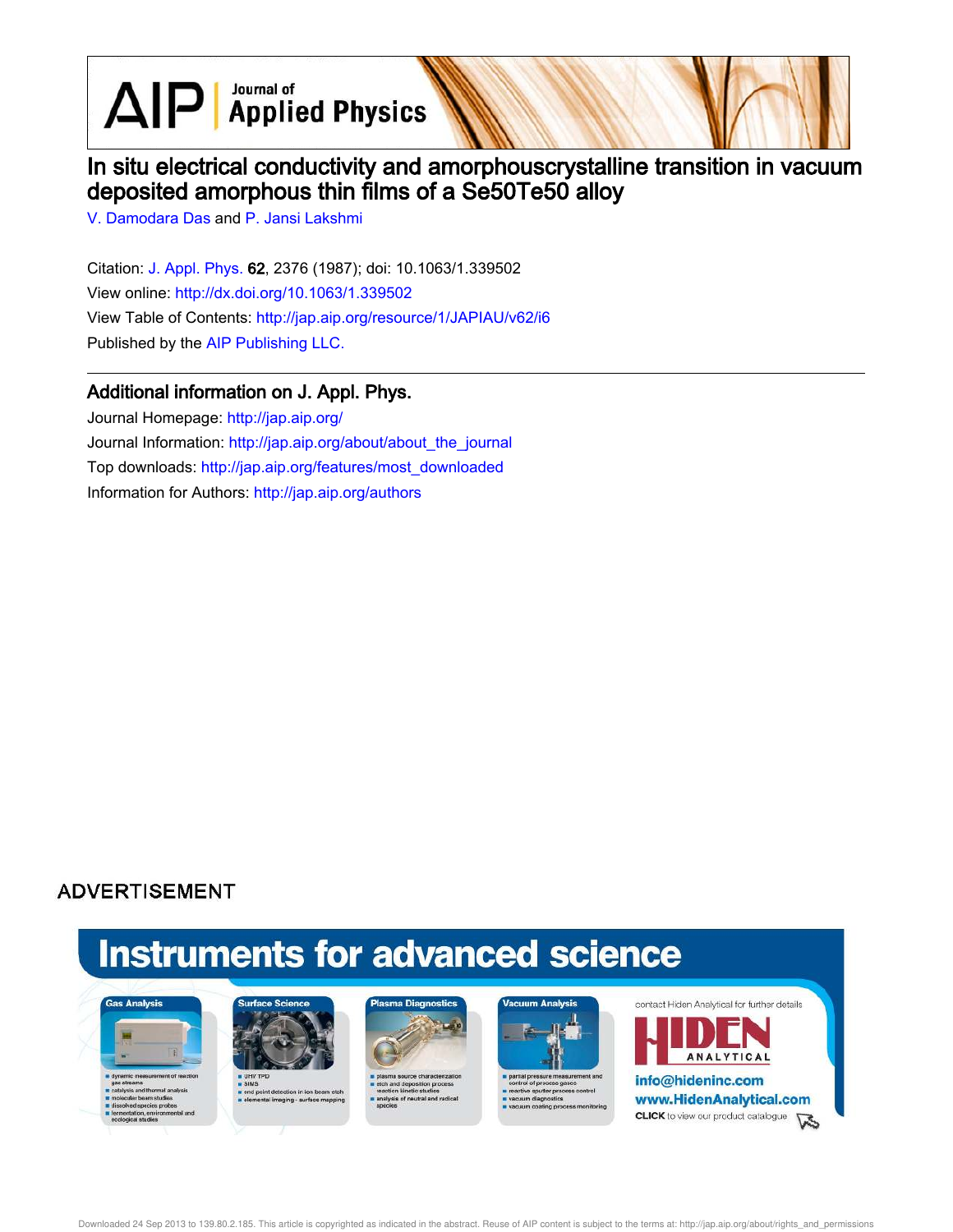## In situ electrical conductivity and amorphous-crystalline transition in vacuum-deposited amorphous thin films of a Se<sub>so</sub>Te<sub>so</sub> alloy

v. Damodara Das and P. Jansi Lakshmi

*Thin Film Laboratory, Department 0/ Physics, Indian Institute o/Technology, Madras* 600 *036, India* 

(Received 10 March 1987; accepted for publication 7 May 1987)

*In situ* electrical conductivity measurements have been made on vacuum-deposited amorphous thin films of various thicknesses of a  $\text{Se}_{50}Te_{50}$  alloy in the temperature range 300-430 K. From the electrical conductivity, x-ray studies, and electron diffraction studies it is found that the asgrown films are amorphous and undergo an irreversible amorphous-crystalline transition on heating *in situ*. The amorphous-crystalline transition takes place in the temperature range 320–  $360$  K for the different films. However, no systematic variation of the transition temperature with the thickness of the films is observed. All the films except the thinnest ones have a sharp transition temperature. X-ray and electron diffraction analyses show that the Se<sub>50</sub> Te<sub>50</sub> films above 360 K are polycrystalline. Above 360 K the electrical conductivity of the polycrystalline  $Se_{50}Te_{50}$  films varies as an exponential function of reciprocal temperature.

### INTRODUCTION

Many studies<sup>1-5</sup> have been made on the structure and physical properties of the bulk alloys of the Se-Te alloy system, but little is known about their behavior in the thin-film form. We have been interested in the study of the Se-Te alloy system to know more about the structure and crystallization of vacuum-deposited thin films of the system. Noda, Chow and Kao<sup>6</sup> have observed that films of the  $\text{Se}_{1-x}\text{Te}_x$  alloy, vacuum deposited from an alloy ingot onto glass substrates kept at room temperature, tend to become polycrystalline at  $x > 0.25$ . Watanabe and Kao,<sup>7</sup> from their studies on structure and properties of  $Se_{1-x}Te_x$  films, have reported that films with  $x$  smaller than 0.5 are noncrystalline and that for films with x between 0.5 and 0.6 the structure is partly noncrystalline and partly polycrystalline. Mehra *et al.*<sup>8</sup> have reported that vacuum-deposited  $Te_{0.90}Se_{0.20}$ ,  $Te_{0.85}Se_{0.15}$ , and  $Te_{0.80}Se_{0.20}$  films are amorphous.

We had reported in an earlier paper<sup>9</sup> about the amorphous nature of the as-grown, vacuum-deposited  $Se_{80}Te_{20}$ films and the amorphous-crystalline transition in them. In the present paper are described *in situ* electrical conductivity measurements and electron and x-ray diffraction studies on  $Se<sub>50</sub>Te<sub>50</sub>$  alloy thin films and the amorphous-crystalline transition in them.

### **EXPERIMENT**

Amorphous films of  $Se_{50}Te_{50}$  were prepared by evaporating the bulk polycrystalline  $Se_{50}Te_{50}$  alloy in a vacuum of  $5 \times 10^{-5}$  Torr onto glass substrates held at room temperature. The bulk polycrystalline alloy was prepared as follows. A stoichiometric mixture  $(1:1)$  of the elements selenium and tellurium, each of purity 99.999%, was sealed in an evacuated quartz ampoule. The ampoule was heated to a temperature of 220 °C and maintained at that temperature for 3 days and at 450·C for 1 day. While heating, the ampoule was frequently shaken to ensure thorough mixing. The molten sample was then slowly cooled to room temperature. The bulk  $Se_{50}Te_{50}$  alloy formation and its crystallinity were verifed by Debye-Scherrer diffraction as shown in Fig. 1. The unit-cell dimensions were found to be  $c = 5.423$  Å and  $a = 4.415$  Å, which agree well with the earlier reported values.1O Table I shows a comparison of the calculated *d* values from the Debye-Scherrer photograph with the standard *d*  values.<sup>10</sup> It can be seen that there is a good agreement between the two sets of *d* values.

Thin films of  $Se_{50}Te_{50}$  varying in thickness between 300 and about 2000 A were prepared on glass substrates with tin contacts at the ends held at room temperature; the electrical resistance of the as-grown films was measured *in situ* immediately after deposition in the temperature range 300-430 K during heating and cooling in a vacuum of  $5 \times 10^{-5}$  Torr. Films of different thicknesses were prepared individually in separate depositions, and in each deposition, a given quantity of the bulk alloy  $Se_{50}Te_{50}$  was taken in the molybdenum boat and was completely evaporated at a fast rate. This was done to minimize fractionation of the bulk alloy during evaporation, if any, and to ensure that the average composi-



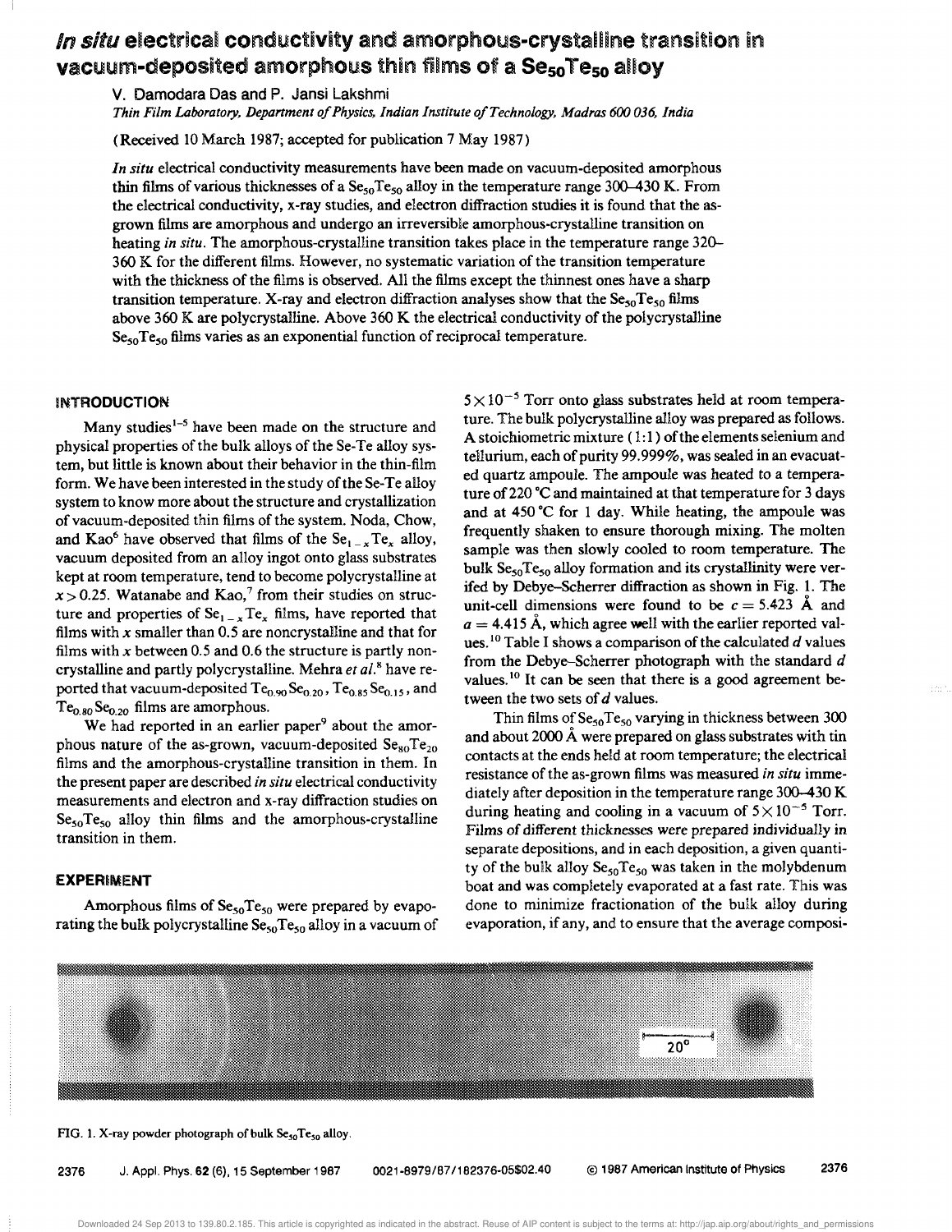**TABLE I. Comparison of the calculated**  $d$  **values from the x-ray powder** photograph with the standard *d* values arrived at from the previous work on the bulk  $Se_{50}Te_{50}$  alloy.<sup>10</sup>

| Serial no. | $d_{\rm{cabc.}}$<br>(A) | $d_{\texttt{standard}}$<br>A) | hkl   |
|------------|-------------------------|-------------------------------|-------|
|            | 3.864                   | 3.824                         | (100) |
| 2          | 2.189                   | 2.208                         | (110) |
| 3          | 1.893                   | 1.912                         | (200) |
|            | 1.789                   | 1.803                         | (201) |
| 5          | 1.696                   | 1.712                         | (112) |
| 6          | 1.564                   | 1.563                         | (202) |
| 7          | 1.437                   | 1.445                         | (120) |
| 8          | 1.388                   | 1.399                         | (113) |
| 9          | 1.272                   | 1.275                         | (122) |

tion of the films would be nearly that of the bulk alloy.

The resistivity measurements were made only up to a temperature of about 430 K as it was found that part of the alloy film material started to evaporate above about 450 K. The thicknesses of the films were determined using a quartz crystal thickness monitor to measure their masses. The electrical resistance measurements were made using a Keithley electrometer to an accuracy of 0.01%. The temperature of the films was measured using a copper-constantan thermocouple in pressure contact with the glass substrate surface on which the film was deposited. The thermoelectromotive force was noted on a high-impedance digital panel meter to an accuracy of 0.01 mY. The films were examined both before and after heat treatment by x-ray diffraction. The films were also examined after heat treatment in the electron microscope at room temperature.

#### **RESULTS AND** OISCUSSION

From the Debye-Scherrer diffraction photograph (Fig. 1) it is obvious that the bulk alloy formed of  $Se<sub>50</sub>Te<sub>50</sub>$  is

polycrystalline. Figures 2(a) and 2(b) show the x-ray diffractograms ofa typical (a) as-grown and (b) annealed film. From Fig. 2(a) it is clear that the as-grown films of  $Se_{50}Te_{50}$ are amorphous as there are no observable peaks in the diffraction pattern. The observation that the as-grown thin films of the  $\text{Se}_{50} \text{Te}_{50}$  alloy are amorphous is in contrast to the observations of Noda, Chow, and Kao<sup>6</sup> and Watanabe and Kao/ who respectively find that for Te-rich alloys with Te concentration above about 25 and 50 at. %, films vacuum deposited on glass substrates at room temperature are no longer amorphous but polycrystalline. Figure 2(b) shows that the films, after heat treatment, are polycrystalline as evidenced by the (100), (101), (110), and (201) reflections. Figure 3 shows resistance versus temperature plots during heating of the films of different thicknesses between 300 and about 2000 A. It can be seen that there is an abrupt fall of two orders in resistance of the films between 320 and 360 K. With a further increase in temperature above 360 K, the resistance decrease is very much less and hence not evident in the same plot. During cooling, the resistance increases very slowly and not sharply as in the case of heating . and, as such, the cooling curves are not shown in the same plot.

It is evident from the fact that there is a sharp drop of resistance (by two orders) during heating, while there is no such sharp change of resistance during cooling, that the films undergo an irreversible transition (amorphous to crystalline) on heating and there is no reverse transition while cooling.

It is of particular interest to note from the figure that lower resistance films tend to have a broader transition and a higher transition temperature than the higher resistance films. [For example, compare the electrical resistivity versus temperature plots of films of initial resistance  $28 \times 10^8$   $\Omega$ (lower resistance) and  $60 \times 10^8$   $\Omega$  (higher resistance) in the figure.] However, it is also evident from the figure that there is no systematic variation of the amorphous-crystalline tran-



FIG. 2. X-ray diffractograms of (a) asgrown and (b) annealed  $Se_{50}Te_{50}$  films.

2377 J. Appl. Phys., Vol. 62, No.6, 15 September 1987

V. Damodara Das and P. Jansi Lakshmi 2377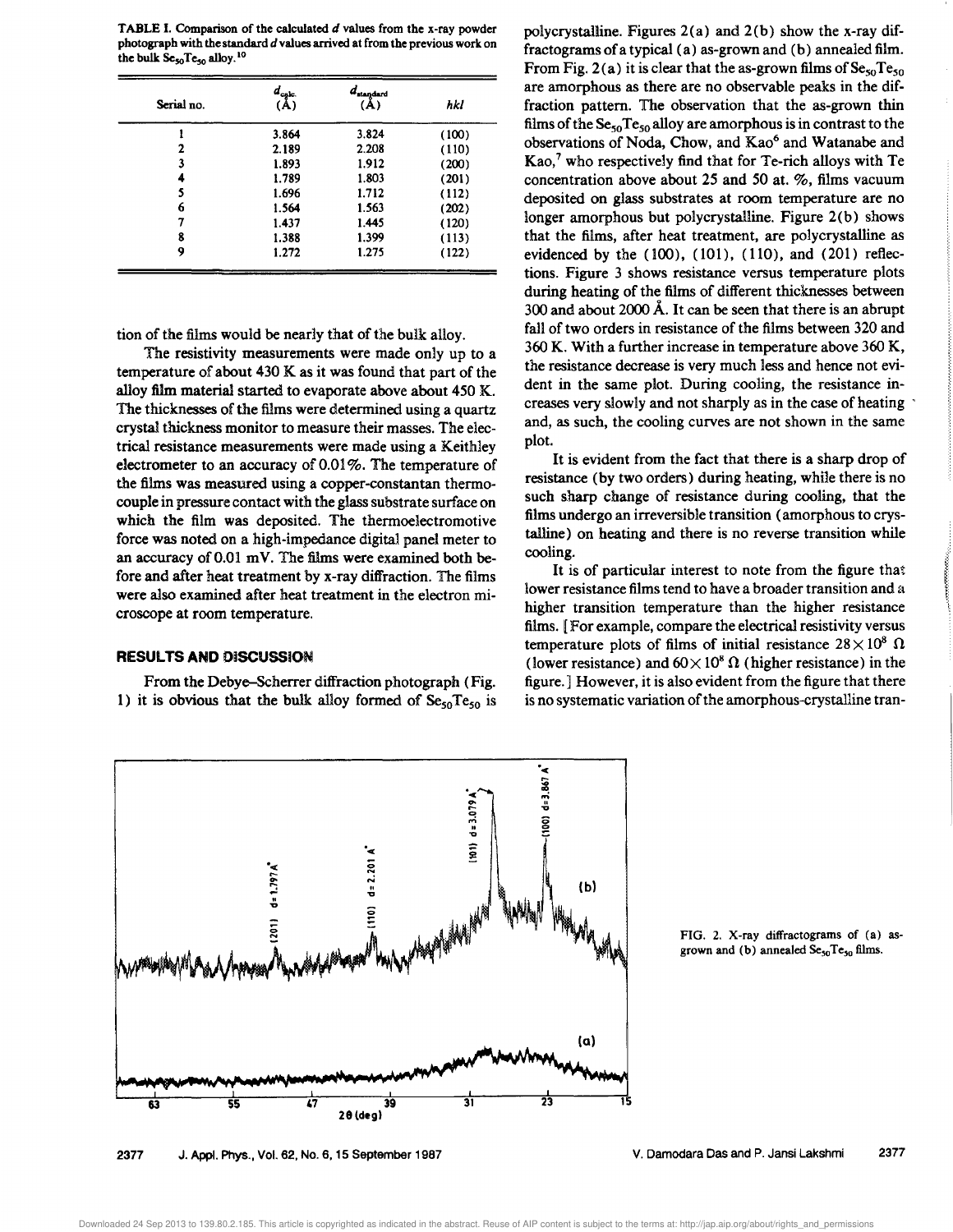

FIG. 3. Resistance against temperature plots during heating of  $\rm Se_{50}Te_{50}$ alloy thin films ( $\blacksquare$ 310 Å,  $\nabla$  500 Å,  $\bigcirc$  690 Å,  $\times$  800 Å,  $\bigtriangleup$  1200 Å,  $\square$  1550 Å,  $\bullet$  1800 Å,  $\blacktriangle$  2000 Å).

sition temperature (the temperature of maximum slope in the  $R$ -vs- $T$  plots) with the initial resistance (thickness) of the films. Thus, it can be said that even though there is no systematic thickness dependence of the transition temperature, the low-resistance films have a higher and broader transition while the high-resistance films exhibit a lower but sharper transition.

Figures  $4(a)$  and  $4(b)$  show the electron diffraction pattern and micrograph of a typical heat cycled film. It is obvious from the diffraction ring pattern of Fig. 4(a) that the film is polycrystalline. The comparison of the calculated  $d$  values from the grainy ring pattern of Fig.  $4(a)$  with those of the bulk  $Se_{50}Te_{50}$  alloy is shown in Table II. It is seen that there is a good agreement indicating that the film material is  $Se_{50}Te_{50}$ . There is also a good agreement of the d values calculated from the x-ray diffractogram of Fig. 2(b) and noted in the figure with those of the bulk  $Se_{50}Te_{50}$  alloy.

The different resistance versus temperature variations during heating and cooling for all the films and sharp irreversible fall in resistance between 320 and 360 K while heating imply that an irreversible, amorphous-to-crystaUine transition takes place between 320 and 360 K during heating. The amorphous nature of the as-grown films and the polycrystallinity of the heat-treated films evidenced by the xray and electron diffraction patterns support the conclusion





FIG. 4. (a) Electron diffraction pattern and (b) electron micrograph ( $\times$ 10 000) of an annealed Se<sub>50</sub>Te<sub>50</sub> film.

arrived at from the electrical conductivity studies that there is an irreversible amorphous-crystalline transition during heating between 320 and 360 K. The existence of a sharp irreversible fall by two orders in the electrical resistance of all the films, and the x-ray and electron diffraction evidence which show that there is an amorphous-crystalline irreversible transition during heating confirms the fact that the as-

TABLE II. Comparison of calculated *d* values from the electron diffraction ring pattern of Fig. 4(a) with the bulk d values of  $Se_{50}Te_{50}$ .

| Serial no. | $d_{\rm calc}$<br>(A) | $d_{\rm bulk}$<br>(A) | hkl      |
|------------|-----------------------|-----------------------|----------|
|            | 3.637                 | 3.824                 | 100      |
| 2          | 2.643                 | $\cdots$              | $\cdots$ |
| 3          | 2.197                 | 2.208                 | 110      |
| 4          | 1.537                 | 1.564                 | 202      |
| 5          | 1.425                 | 1.437                 | 120      |
| 6          | 1.322                 | 1.314                 | 203      |
| 7          | 1.241                 | 1.272                 | 122      |
| 8          | 1.158                 | 1.153                 | 302      |
| 9          | 1.060                 | 1.042                 | 303      |
| 10         | 0.938                 | 0.943                 | 205      |

Downloaded 24 Sep 2013 to 139.80.2.185. This article is copyrighted as indicated in the abstract. Reuse of AIP content is subject to the terms at: http://jap.aip.org/about/rights\_and\_permissions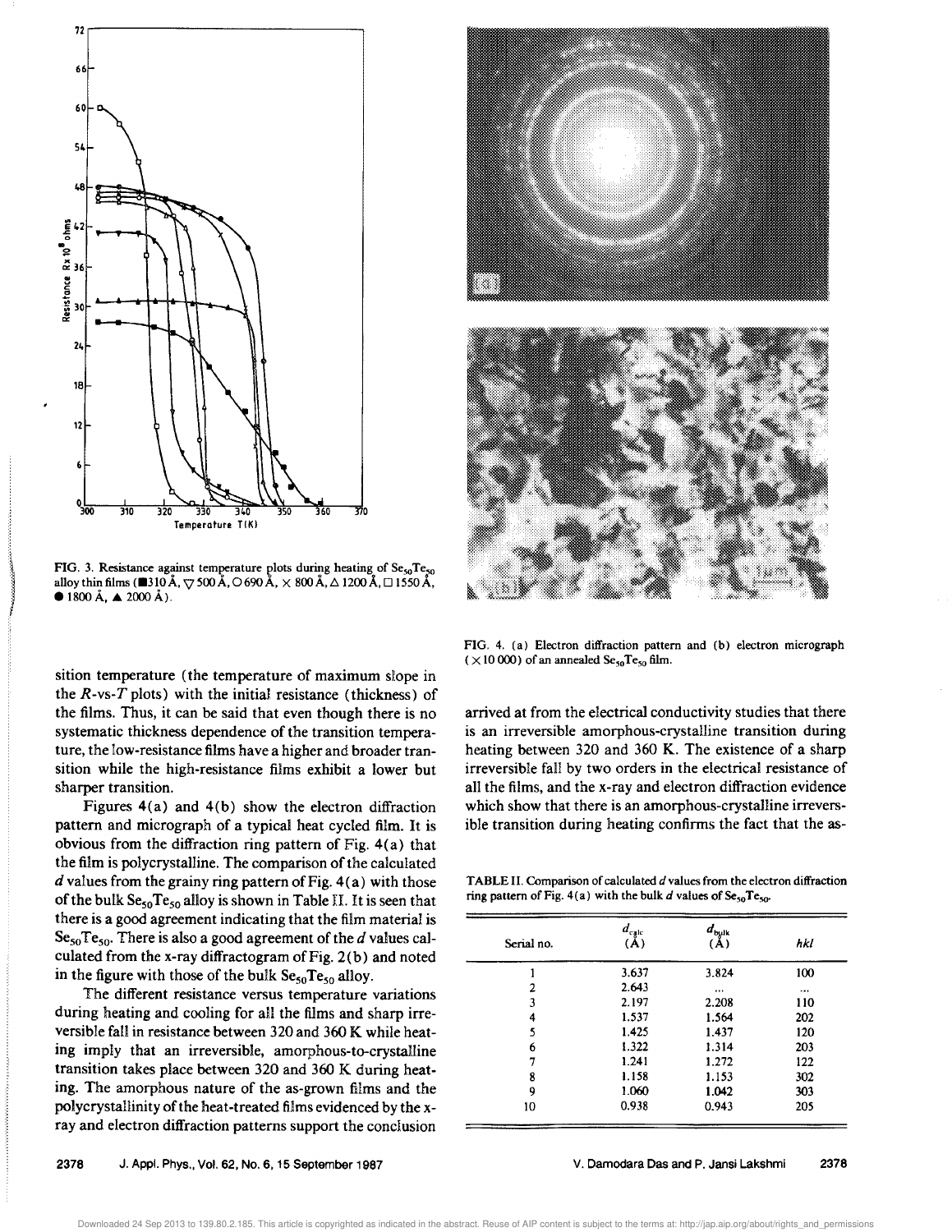

FIG. 5. Plots of log R vs 1/T for Se<sub>50</sub>Te<sub>50</sub> films of various thicknesses. (a) Thicknesses between 300 and 800 Å: ( $\blacksquare$  310 Å,  $\bigtriangledown$  500 Å,  $\bigcirc$  690 Å,  $\times$  800 Å). (b) Thicknesses between 1200 and 2000 Å ( $\triangle$  1200 Å,  $\square$  1550 Å,  $\bullet$  1800 Å,  $\spadesuit$  2000 Å).

grown thin films of  $\text{Se}_{50}Te_{50}$  alloy are amorphous.

Figures  $5(a)$  and  $5(b)$  are logarithmic plots of resistance versus reciprocal temperature during heating and cooling for films of different thicknesses.  $log R$  vs  $1/T$  plots for films of thicknesses ranging from 300 to 800 Å are shown in Fig.  $5(a)$  and between 1000 and 2000 Å in Fig.  $5(b)$  for clarity. We find that above 360 K, during heating (i.e., after the amorphous-crystalline transition), the log R vs  $1/T$ plots are linear for all the films of various thicknesses but their slopes are different. The activation energies calculated from their slopes vary from 0.15 to 0.26 eV. From Figs.  $5(a)$ and  $5(b)$  it is also apparent that below about 320 K (during the heating cycle) the  $\log R$  vs  $1/T$  plots are linear with reduced slopes showing that in the amorphous state too, possibly the film resistance behaves exponentially as  $1/T$  near and below room temperature. But nothing more specific and definite about the conductivity behavior in the amorphous state can be said as the measurements were carried out only above room temperature ( $\sim$ 300 K) and hence the range of temperatures in which the films are amorphous is only 20–60 K. The log R vs  $1/T$  plots during cooling are linear for all the films in the entire range studied (viz. 300-430 K) with the activation energy value ranging again between 0.15 and 0.26 eV as in the case of heating. It must be pointed out that this observation of linearity of the log R vs  $1/T$  plots in the entire range during cooling (i.e., in the polycrystalline state) is in contrast to the behavior of  $\text{Se}_{80}Te_{20}$  thin films reported earlier<sup>9</sup> where the log R vs  $1/T$  plots during cooling departed

from linearity and became sublinear at low temperatures, resulting, in some cases, in two different slopes in the highand low-temperature regions. This led us to postulate a crystalline-crystalline phase transition in the case of  $\text{Se}_{80}\text{Te}_{20}$ thin films while cooling, at around the same temperature as during heating.

#### **CONCLUSIONS**

On the basis of the observations made, it can be concluded that  $\text{Se}_{50}Te_{50}$  films vacuum deposited from the bulk polycrystalline alloy onto glass substrates at room temperature are amorphous in nature. This is in contrast to the observations of Noda, Chow, and Kao<sup>6</sup> and Watanabe and Kao.<sup>7</sup> From the temperature behavior of conductivity, it can be said that they undergo an irreversible transition from an amorphous to a crystalline phase between 320 and 360 K. There does not appear to be any systematic variation of the transition temperature with thickness. However, low-resistance films tend to have a broad transition and a higher transition temperature.

 $\log R$  vs  $1/T$  plots of the polycrystalline Se<sub>50</sub>Te<sub>50</sub> thin films (during cooling) are linear in the entire temperature range studied in contrast to the behavior of  $Se_{80}Te_{20}$  films reported earlier.<sup>9</sup>